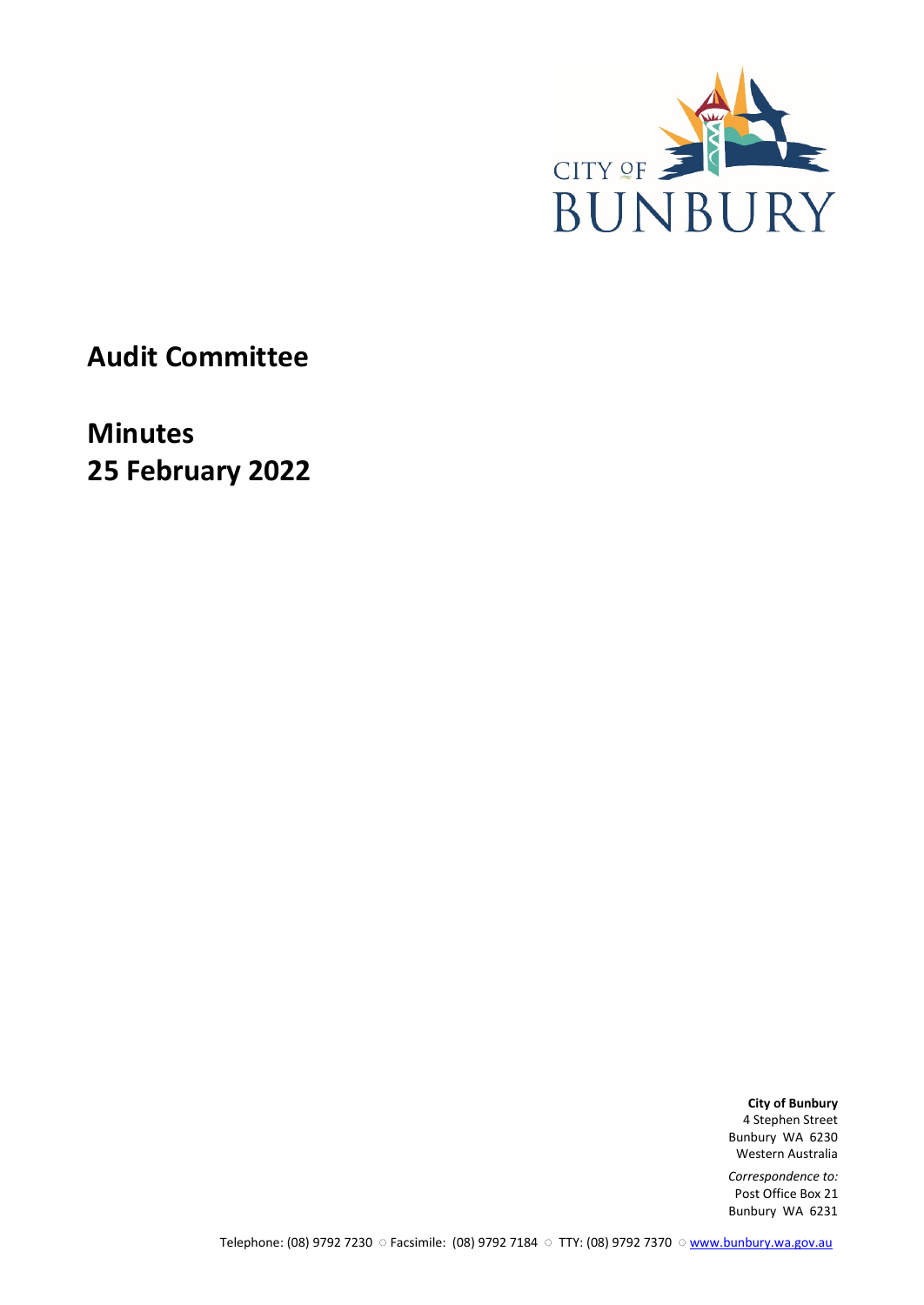

## **Audit Committee Terms of Reference**

*The duties and responsibilities of the committee will be:*

- *a) Provide guidance and assistance to Council as to the carrying out the functions of the local government in relation to audits and matters related to financial management;*
- *b) Meet with the auditor once in each year and provide a report to Council on the matters discussed and outcome of those discussions;*
- *c) Liaise with the CEO to ensure that the local government does everything in its power to:* 
	- *- assist the auditor to conduct the audit and carry out his or her other duties under the Local Government Act 1995; and* 
		- *- ensure that audits are conducted successfully and expeditiously;*
- *d) Examine the reports of the auditor after receiving a report from the CEO on the matters to:* 
	- *- determine if any matters raised require action to be taken by the local government; and*
	- *- oversee the implementation of any action so determined in respect of those matters;*
- *e) Review the report prepared by the CEO on any actions taken in respect of any matters raised in the report of the auditor and presenting the report to Council for adoption prior to the end of the next financial year or 6 months after the last report prepared by the auditor is received, whichever is the latest in time;*
- *f) Review the scope of the internal audit plan and program and its effectiveness;*
- *g) Review the appropriateness of special internal audit assignments undertaken by internal audit at the request of Council or the CEO;*
- *h) Review the level of resources allocated to internal audit and the scope of its authority;*
- *i) Review reports of internal audits, monitor the implementation of recommendations made by the audit and review the extent to which Council and management reacts to matters raised;*
- *j) Facilitate liaison between the internal and external auditor to promote compatibility, to the extent appropriate, between their audit programs;*
- *k) Review the local government's draft annual financial report, focusing on:* 
	- *- accounting policies and practices;*
	- *- changes to accounting policies and practices;*
	- *- the process used in making significant accounting estimates;*
	- *- significant adjustments to the financial report (if any) arising from the audit process;*
	- *- compliance with accounting standards and other reporting requirements; and* 
		- *- significant variances from prior years;*
- *l) Consider and recommend adoption of the annual financial report to Council. Review any significant changes that may arise subsequent to any such recommendation but before the annual financial report is signed;*
- *m) Address issues brought to the attention of the committee, including responding to requests from Council for advice that are within the parameters of the committee's terms of reference;*
- *n) Seek information or obtain expert advice through the CEO on matters of concern within the scope of the committee's terms of reference following authorisation from the Council;*
- *o) Review the annual Compliance Audit Return and report to the council the results of that review,*
- *p) Having regard to the culture and capability of the organisation, consider the CEO's reviews of the appropriateness and effectiveness of the local government's systems and procedures in regard to risk management, internal control and legislative compliance, required to be provided to the committee, and report to the council the results of those reviews;*
- *q) Monitor and advise the CEO when the CEO is carrying out functions in relation to a review of the appropriateness and effectiveness of the local government's systems and procedures in regard to risk management, internal control and legislative compliance;*
- *r) Oversee the implementation of any action required following receipt of the review of the appropriateness and effectiveness of the local government's systems and procedures in regard to risk management, internal control and legislative compliance;*
- *s) Monitor and advise the CEO when the CEO is carrying out functions in relation to a review of the appropriateness and effectiveness of the financial management systems and procedures;*
- *t) Oversee the implementation of any action required following receipt of a review of the appropriateness and effectiveness of the financial management systems and procedures.*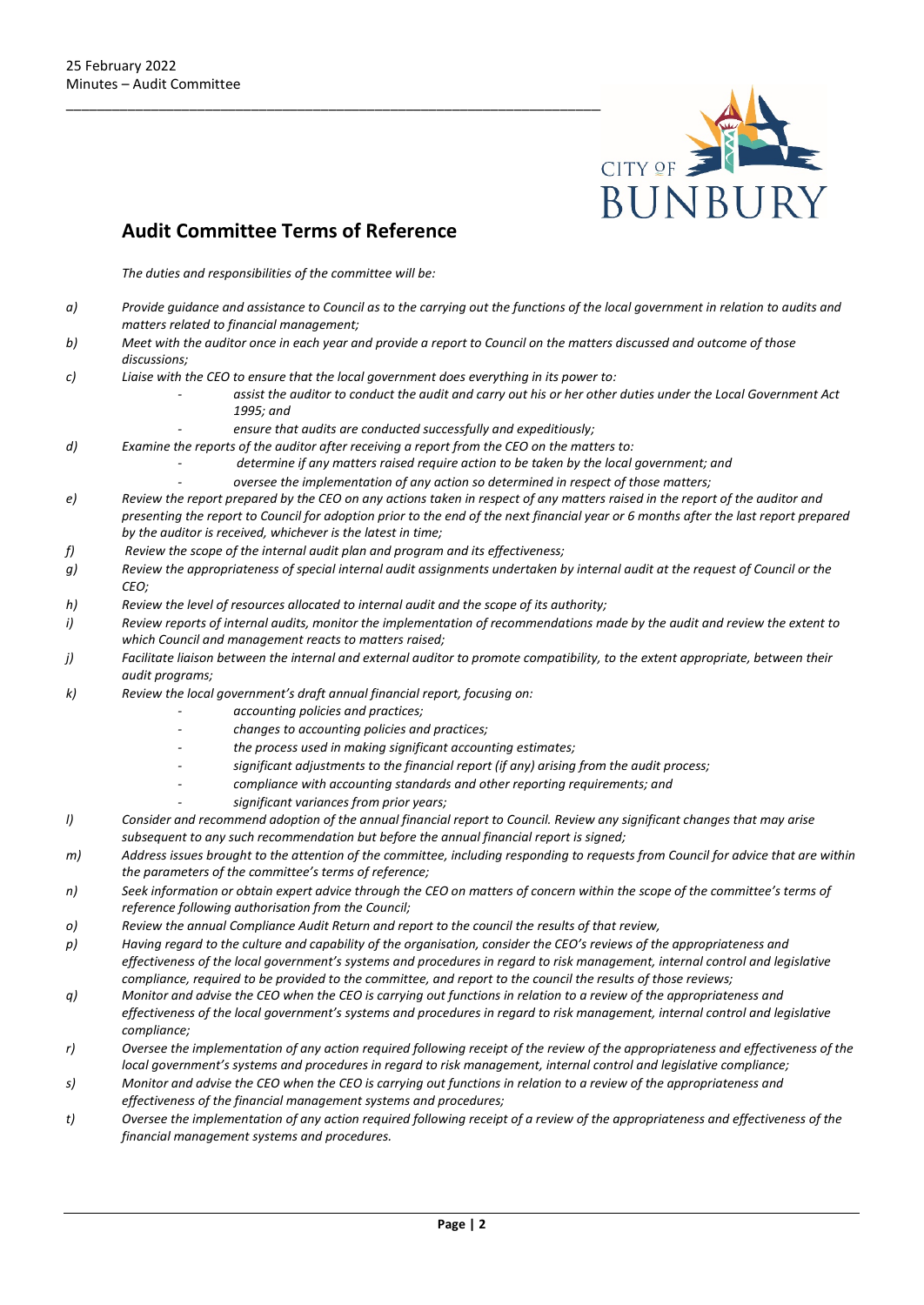# **Table of Contents**

| 1.   |      |  |  |  |  |
|------|------|--|--|--|--|
| 2.   |      |  |  |  |  |
| 3.   |      |  |  |  |  |
| 4.   |      |  |  |  |  |
|      | 4.1  |  |  |  |  |
|      | 4.2  |  |  |  |  |
| 5.   |      |  |  |  |  |
| 6.   |      |  |  |  |  |
| 7.   |      |  |  |  |  |
| 8.   |      |  |  |  |  |
| 9.   |      |  |  |  |  |
| 10.  |      |  |  |  |  |
|      |      |  |  |  |  |
|      | 10.2 |  |  |  |  |
|      |      |  |  |  |  |
| 11.  |      |  |  |  |  |
|      | 11.1 |  |  |  |  |
| 11.2 |      |  |  |  |  |
| 12.  |      |  |  |  |  |
| 13.  |      |  |  |  |  |
| 14.  |      |  |  |  |  |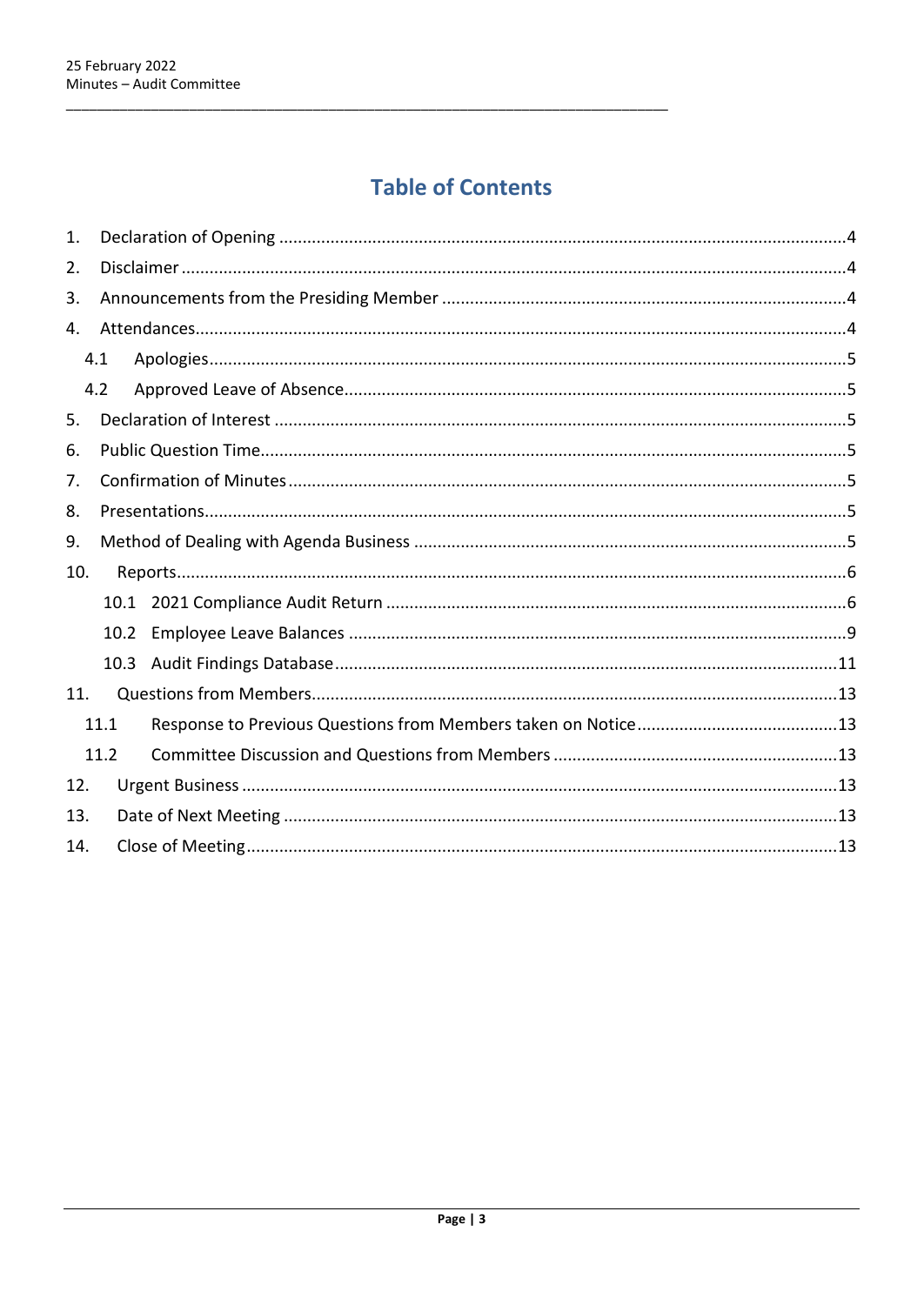# **Acknowledgement of Country**

\_\_\_\_\_\_\_\_\_\_\_\_\_\_\_\_\_\_\_\_\_\_\_\_\_\_\_\_\_\_\_\_\_\_\_\_\_\_\_\_\_\_\_\_\_\_\_\_\_\_\_\_\_\_\_\_\_\_\_\_\_\_\_\_\_\_\_\_\_\_\_\_\_\_\_\_\_\_

We acknowledge the Traditional Custodians of this land, the Wardandi Noongar people, and pay our respects to Elders past, present and future.

## **Audit Committee - Minutes**

### **25 February 2022**

Members of the public to note that recommendations made by this committee are not final and will be subject to adoption (or otherwise) at a future meeting of the Bunbury City Council.

#### <span id="page-3-0"></span>**1. Declaration of Opening**

The Presiding Member declared the meeting open at 10.07am, and in doing so acknowledged the Traditional Custodians of this land, the Wardandi Noongar People, and paid his respects to Elders past, present and emerging.

#### <span id="page-3-1"></span>**2. Disclaimer**

Not applicable to this committee.

#### <span id="page-3-2"></span>**3. Announcements from the Presiding Member**

#### Nil

#### <span id="page-3-3"></span>**4. Attendances**

*Committee Members:*

| <b>Member Name</b>               | Representing       |
|----------------------------------|--------------------|
| Mayor Jaysen Miguel              | City of Bunbury    |
| Cr Ben Andrew (Presiding Member) | City of Bunbury    |
| Cr Cheryl Kozisek                | City of Bunbury    |
| Mr John Barratt                  | Independent Member |

#### *Support Staff/Visitors:*

| <b>Name</b>        | <b>Title</b>                                     |
|--------------------|--------------------------------------------------|
| Mr Greg Golinski   | <b>Manager Governance</b>                        |
| Mr Mal Osborne     | <b>Chief Executive Officer</b>                   |
| Mr David Ransom    | <b>Manager Finance</b>                           |
| Mrs Karin Strachan | Director Strategy and Organisational Performance |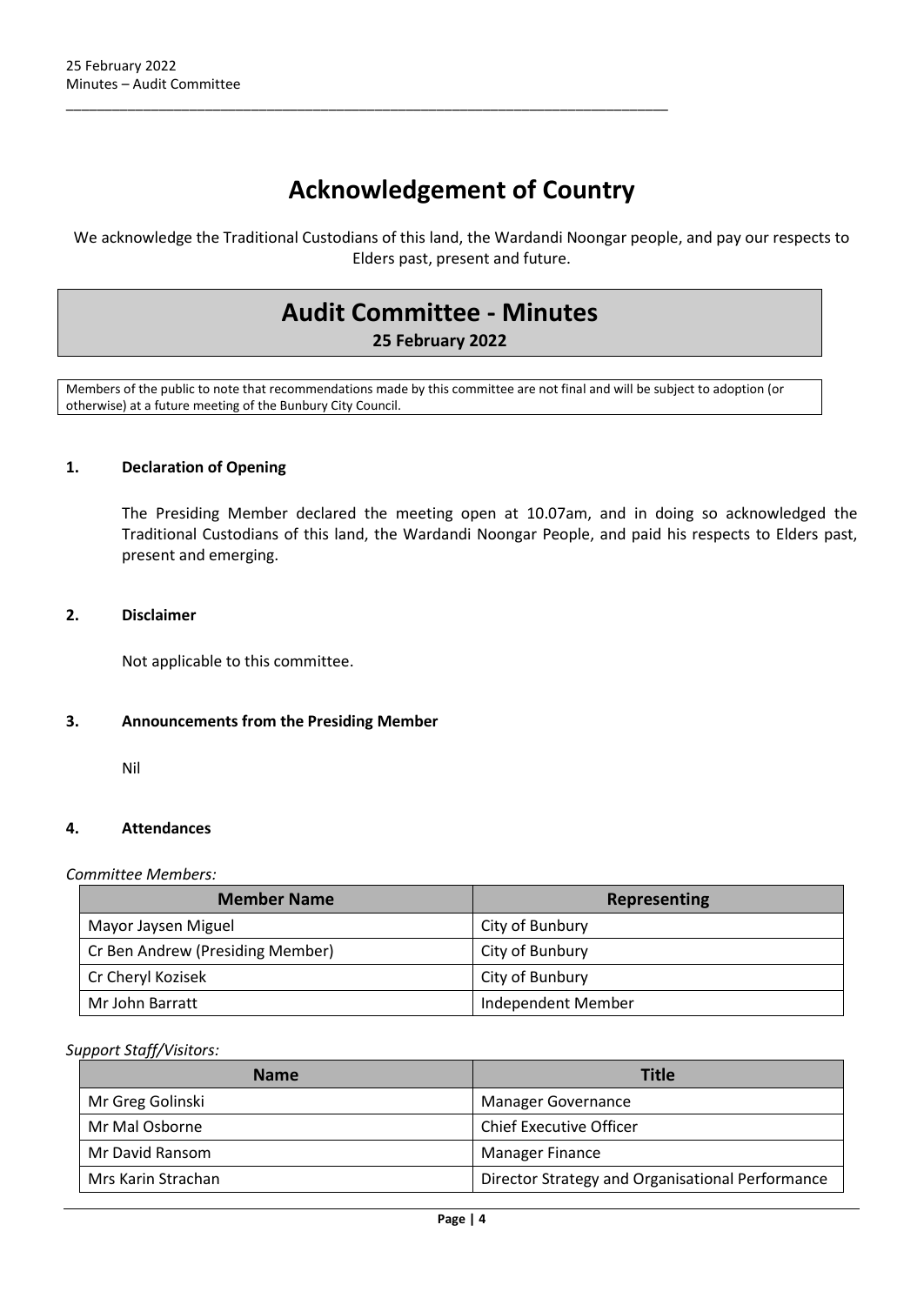#### <span id="page-4-0"></span>*4.1 Apologies*

Cr Plumb

#### <span id="page-4-1"></span>*4.2 Approved Leave of Absence*

\_\_\_\_\_\_\_\_\_\_\_\_\_\_\_\_\_\_\_\_\_\_\_\_\_\_\_\_\_\_\_\_\_\_\_\_\_\_\_\_\_\_\_\_\_\_\_\_\_\_\_\_\_\_\_\_\_\_\_\_\_\_\_\_\_\_\_\_\_\_\_\_\_\_\_\_\_\_

Nil

#### <span id="page-4-2"></span>**5. Declaration of Interest**

IMPORTANT: Committee members to complete a "Disclosure of Interest" form for each item on the agenda in which they wish to disclose a financial/proximity/impartiality interest. They should give the form to the Presiding Member before the meeting commences. After the meeting, the form is to be forwarded to the Administration Services Section for inclusion in the Corporate Financial Disclosures Register.

Nil

#### <span id="page-4-3"></span>**6. Public Question Time**

Not applicable to this committee.

## <span id="page-4-4"></span>**7. Confirmation of Minutes**

Committee Decision: Moved: Cr Kozisek Seconded: Mr Barratt

*The minutes of the Audit Committee Meeting held on 6 December 2021 are confirmed as a true and accurate record.*

*CARRIED*

#### <span id="page-4-5"></span>**8. Presentations**

Nil

#### <span id="page-4-6"></span>**9. Method of Dealing with Agenda Business**

All items were dealt with in the order they appeared in the agenda.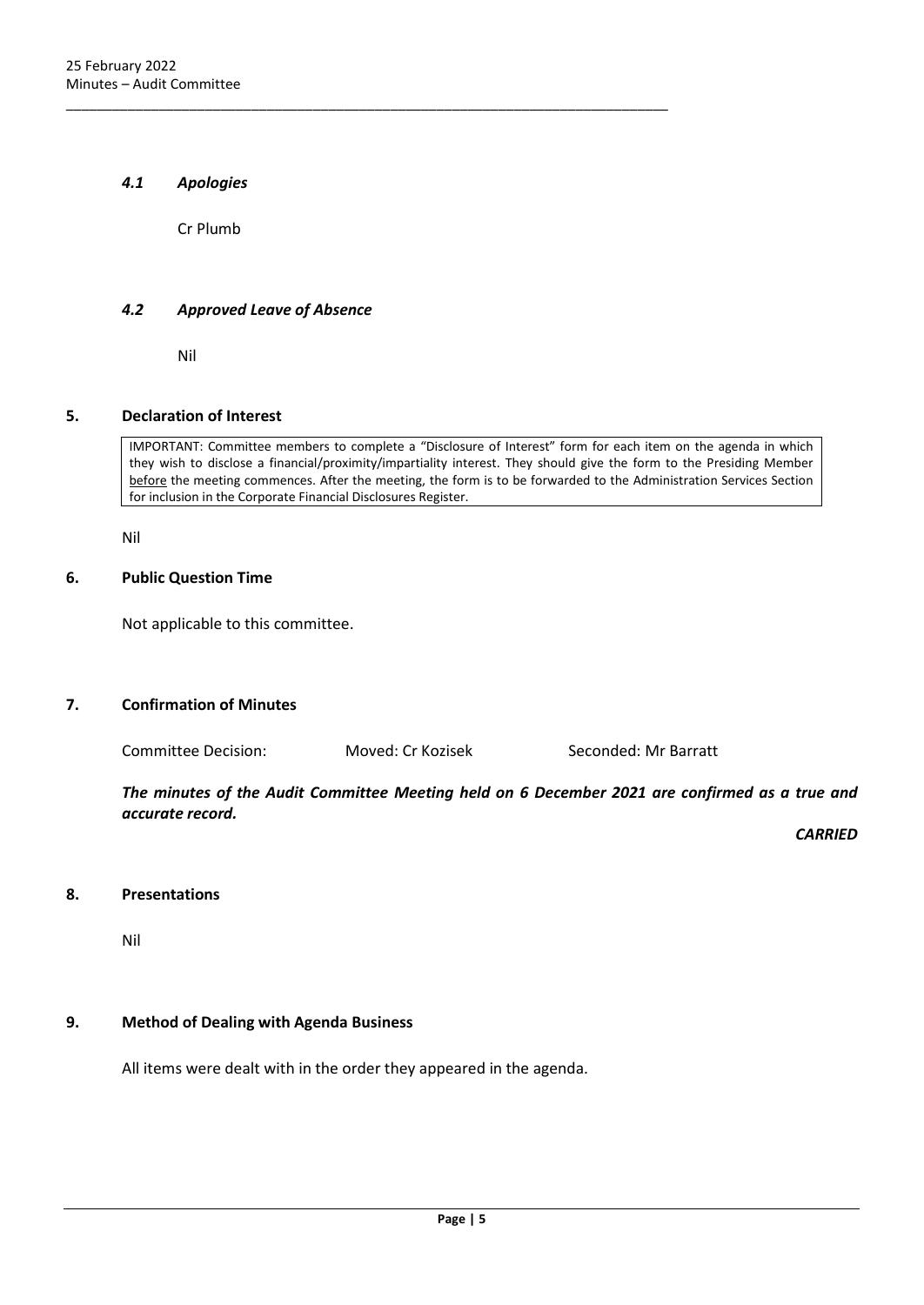#### <span id="page-5-0"></span>**10. Reports**

#### <span id="page-5-1"></span>**10.1 2021 Compliance Audit Return**

| <b>File Ref:</b>            | COB/2569                                                         |  |                             |
|-----------------------------|------------------------------------------------------------------|--|-----------------------------|
| <b>Applicant/Proponent:</b> | Internal                                                         |  |                             |
| <b>Responsible Officer:</b> | Leanne French, Senior Governance and Risk Officer                |  |                             |
| <b>Responsible Manager:</b> | Greg Golinski, Manager Governance                                |  |                             |
| <b>Executive:</b>           | Karin Strachan, Director Strategy and Organisational Performance |  |                             |
| <b>Authority/Discretion</b> | Advocacy                                                         |  | Review                      |
|                             | Executive/Strategic                                              |  | Quasi-Judicial              |
|                             | Legislative<br>⊠                                                 |  | <b>Information Purposes</b> |
| <b>Attachments:</b>         | Appendix 1: 2021 Compliance Audit Return                         |  |                             |

\_\_\_\_\_\_\_\_\_\_\_\_\_\_\_\_\_\_\_\_\_\_\_\_\_\_\_\_\_\_\_\_\_\_\_\_\_\_\_\_\_\_\_\_\_\_\_\_\_\_\_\_\_\_\_\_\_\_\_\_\_\_\_\_\_\_\_\_\_\_\_\_\_\_\_\_\_\_

#### **Summary**

The purpose of this report is for Council to consider the Statutory Compliance Audit Return (the Return) for the calendar year 1 January to 31 December 2021.

#### **Executive Recommendation**

That the Audit Committee recommend that Council adopt the Statutory Compliance Audit Return for the City of Bunbury for the period 1 January to 31 December 2021.

*Voting Requirement: Simple Majority* 

#### **Strategic Relevance**

| Theme 4       | Our City                                                                       |
|---------------|--------------------------------------------------------------------------------|
| Goal          | Civic leadership, partnerships and sound governance in delivering with and for |
|               | the community                                                                  |
| Objective 4.4 | A skilled organisation, which exercises responsible asset stewardship, sound   |
|               | financial management, and exemplary customer service                           |

#### **Regional Impact Statement**

Not applicable

#### **Background**

Each year the Department of Local Government, Sport and Cultural Industries requires local governments to conduct an annual assessment of their compliance with key components of the *Local Government Act 1995* (the Act) and associated Regulations. The 2021 Return is to be provided to the Department by 31 March 2022.

#### **Council Policy Compliance**

There is no current Council Policy relevant to this item.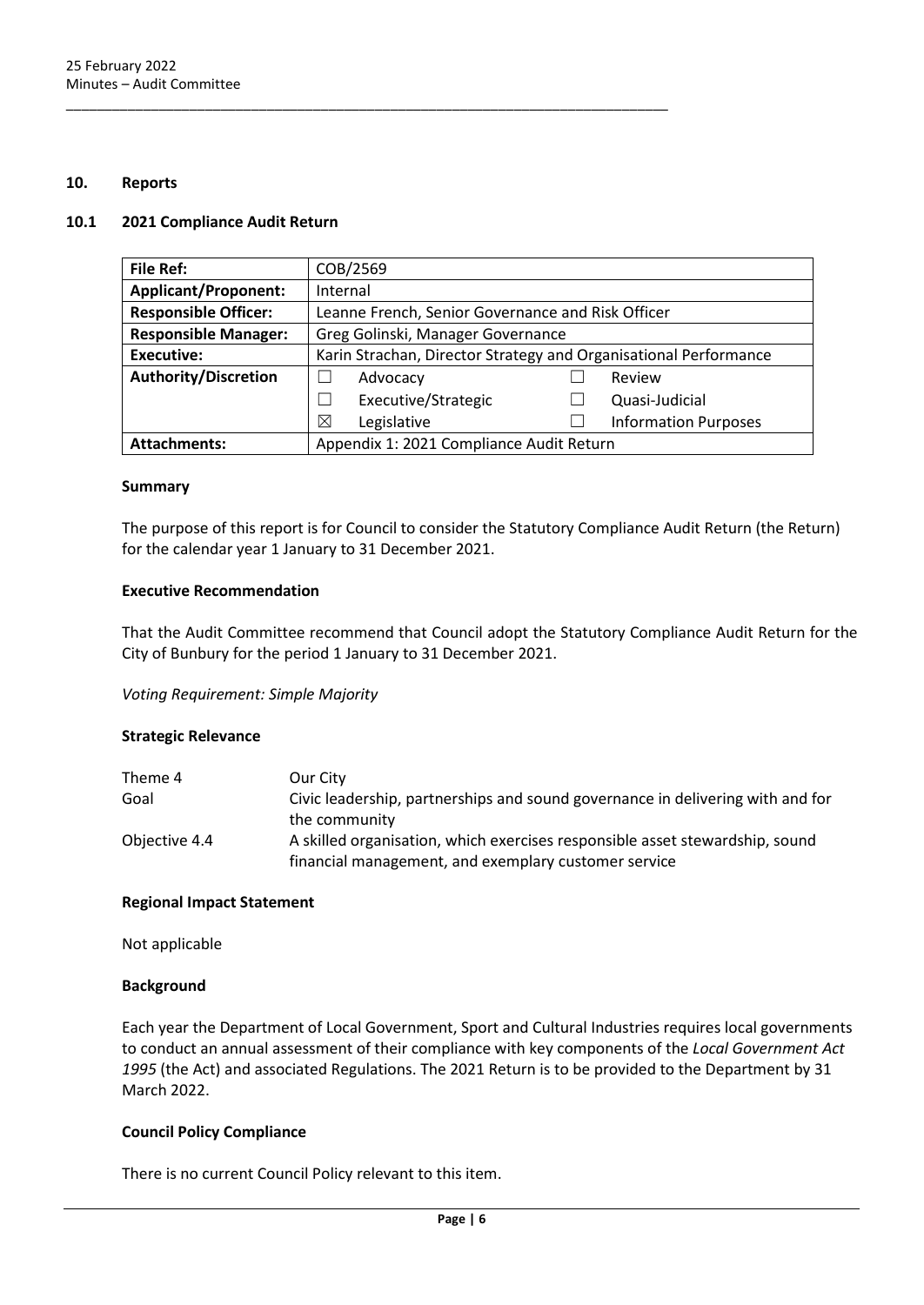#### **Legislative Compliance**

Completion of the statutory Compliance Audit Return is a requirement under the provisions of section 7.13(1)(i) of the *Local Government Act 1995* and regulations 13 and 14 of the *Local Government (Audit) Regulations 1996*.

\_\_\_\_\_\_\_\_\_\_\_\_\_\_\_\_\_\_\_\_\_\_\_\_\_\_\_\_\_\_\_\_\_\_\_\_\_\_\_\_\_\_\_\_\_\_\_\_\_\_\_\_\_\_\_\_\_\_\_\_\_\_\_\_\_\_\_\_\_\_\_\_\_\_\_\_\_\_

### **Officer Comments**

In the absence of an Internal Auditor (position currently vacant), the Chief Executive Officer, Directors and relevant Managers are provided with copies of the relevant sections of the Return for assessment and completion. The final Return is then compiled on-line at the end of the review period using information provided. Any comments, where appropriate, are included in the Return to assist in either validating compliance or explaining non-compliance.

Completion of the relevant sections of the Return effectively requires a number of ad-hoc internal audits, which assist the City to ensure that operations meet the statutory requirements of the Act and associated Regulations.

Based on the information provided, nothing came to attention that would suggest an instance of noncompliance.

### **Analysis of Financial and Budget Implications**

Nil

#### **Community Consultation**

Community Consultation has not been sought on this matter.

## **Elected Member/Officer Consultation**

Relevant Officers and the Executive Leadership Team have been consulted in relation to the completion of the 2021 Return, which is now presented to the Audit Committee for consideration.

#### **Applicant Consultation**

Not applicable.

## **Timeline: Council Decision Implementation**

Submission of the Return to the Department of Local Government, Sport and Cultural Industries by 31 March 2022.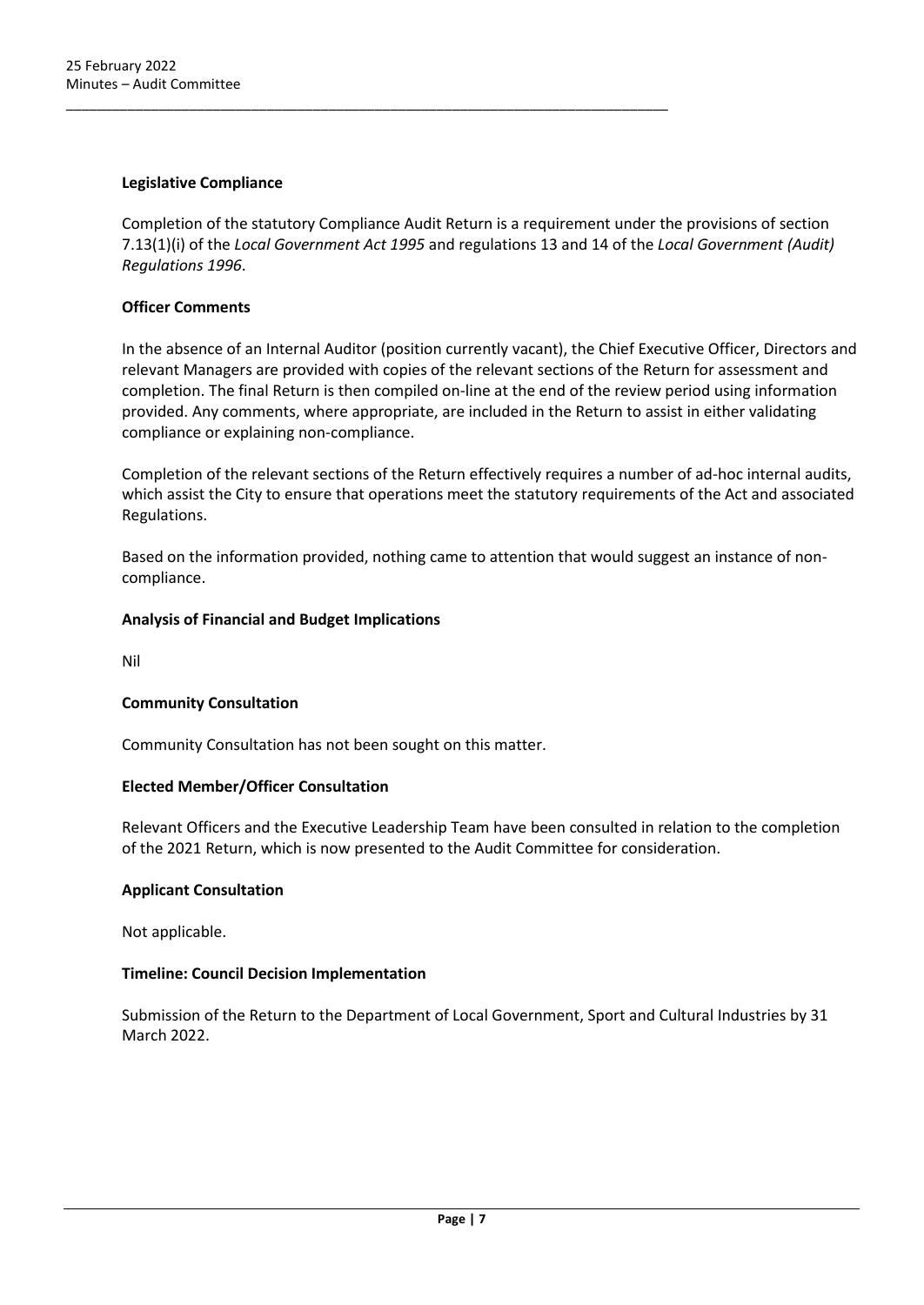### **Outcome of Meeting – 25 February 2022**

General discussion took place in relation to this item.

\_\_\_\_\_\_\_\_\_\_\_\_\_\_\_\_\_\_\_\_\_\_\_\_\_\_\_\_\_\_\_\_\_\_\_\_\_\_\_\_\_\_\_\_\_\_\_\_\_\_\_\_\_\_\_\_\_\_\_\_\_\_\_\_\_\_\_\_\_\_\_\_\_\_\_\_\_\_

The executive recommendation as printed was moved by Mr Barratt and seconded by Cr Kozisek and was carried unanimously as follows:

*That the Audit Committee recommend that Council adopt the Statutory Compliance Audit Return for the City of Bunbury for the period 1 January to 31 December 2021.*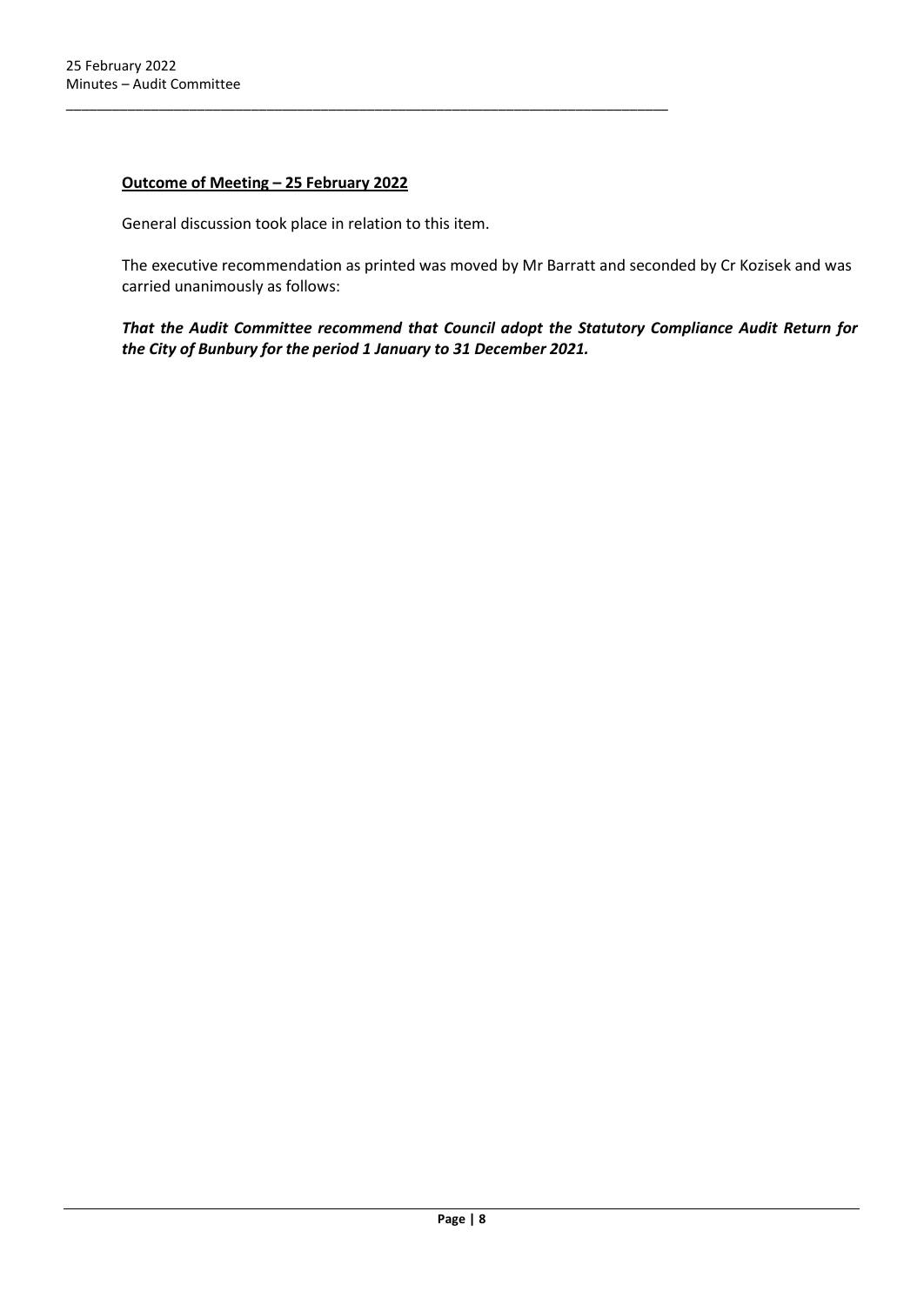#### <span id="page-8-0"></span>**10.2 Employee Leave Balances**

| <b>File Ref:</b>            | COB/4511                                                           |   |                             |
|-----------------------------|--------------------------------------------------------------------|---|-----------------------------|
| <b>Applicant/Proponent:</b> | Internal                                                           |   |                             |
| <b>Responsible Officer:</b> | Mal Osborne, Chief Executive Officer                               |   |                             |
| <b>Responsible Manager:</b> | Mal Osborne, Chief Executive Officer                               |   |                             |
| <b>Executive:</b>           | Mal Osborne, Chief Executive Officer                               |   |                             |
| Authority/Discretion        | Advocacy                                                           |   | Review                      |
|                             | Executive/Strategic<br>$\overline{\phantom{a}}$                    |   | Quasi-Judicial              |
|                             | ⊠<br>Legislative                                                   | ⊠ | <b>Information Purposes</b> |
| <b>Attachments:</b>         | Confidential Appendix 2: Employee Leave Balances as at 31 December |   |                             |
|                             | 2021                                                               |   |                             |

\_\_\_\_\_\_\_\_\_\_\_\_\_\_\_\_\_\_\_\_\_\_\_\_\_\_\_\_\_\_\_\_\_\_\_\_\_\_\_\_\_\_\_\_\_\_\_\_\_\_\_\_\_\_\_\_\_\_\_\_\_\_\_\_\_\_\_\_\_\_\_\_\_\_\_\_\_\_

#### **Summary**

The purpose of this report is to provide the Audit Committee with information relating to Annual Leave Accruals for City staff.

#### **Executive Recommendation**

That the Audit Committee receive the update.

*Voting Requirements: Simple Majority*

#### **Strategic Relevance**

| Theme 4:      | Our City                                                                       |
|---------------|--------------------------------------------------------------------------------|
| Goal:         | Civic leadership, partnerships and sound governance in delivering with and for |
|               | the community                                                                  |
| Objective 4.4 | A skilled organisation, which exercises responsible asset stewardship, sound   |
|               | financial management, and exemplary customer service                           |

#### **Regional Impact Statement**

N/A

#### **Background**

The CEO has previously been requested by the Committee to provide a recurring report concerning accrued staff leave. This was requested on the basis of the risk presented to the City in carrying excessive leave liabilities.

This report fulfils this requirement and is provided bi-annually as at 30 June and 31 December each year.

#### **Council Policy Compliance**

There are no Council policies relating to this report.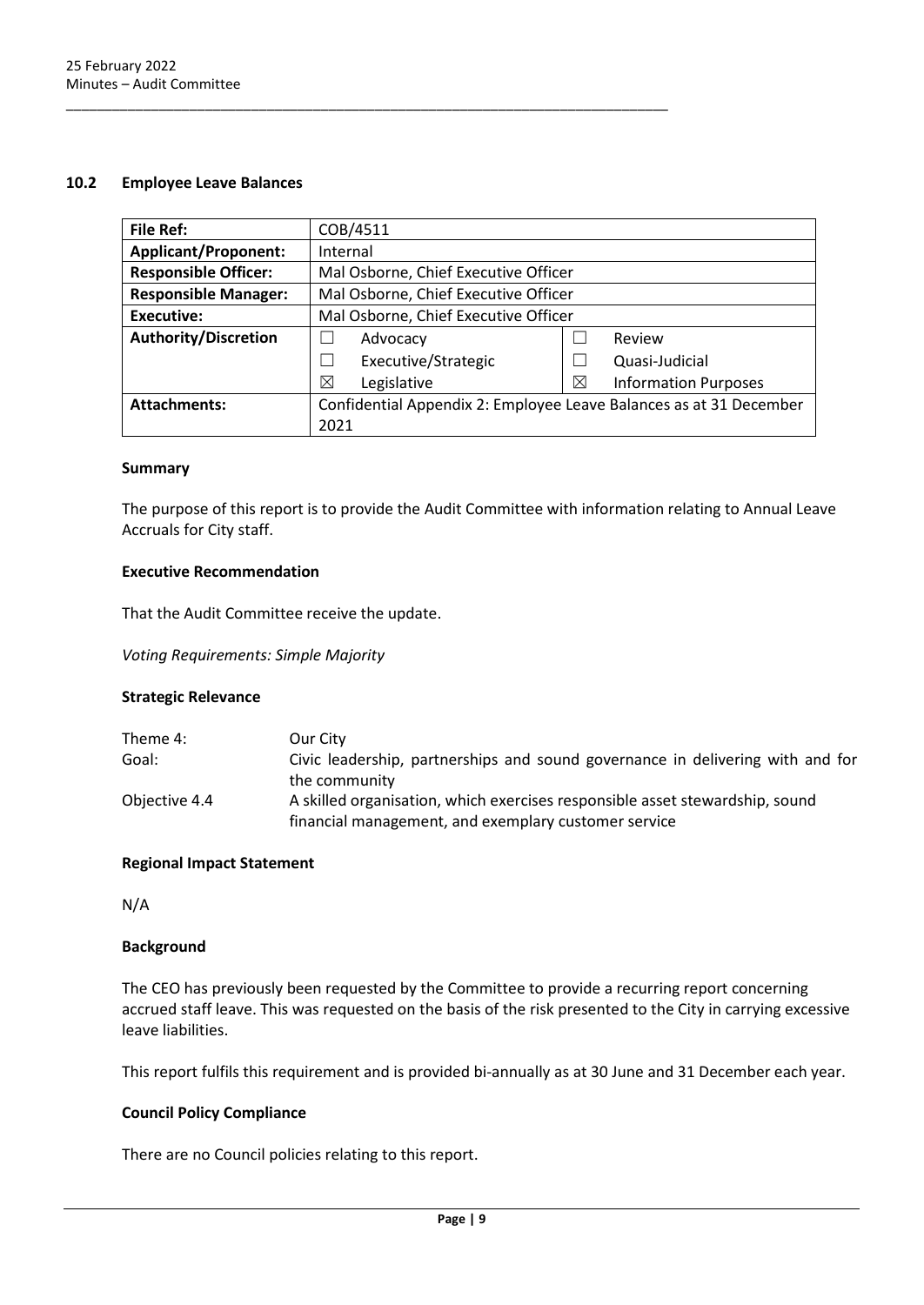#### **Legislative Compliance**

N/A

#### **Officer Comments**

The attached report (Appendix 2) detail the City's leave liabilities as at 31 December 2021. Note that the figures represent liabilities in excess of annual entitlements (4 or 5 weeks depending on the Officer) and also liabilities in excess of 8 weeks, which is defined by Fair Work Australia as being "excessive".

### **Analysis of Financial and Budget Implications**

Nil

### **Community Consultation**

N/A

### **Elected Member/Officer Consultation**

This matter is presented to the Committee for consideration.

\_\_\_\_\_\_\_\_\_\_\_\_\_\_\_\_\_\_\_\_\_\_\_\_\_\_\_\_\_\_\_\_\_\_\_\_\_\_\_\_\_\_\_\_\_\_\_\_\_\_\_\_\_\_\_\_\_\_\_\_\_\_\_\_\_\_\_\_\_\_\_\_\_\_\_\_\_\_

#### **Timeline: Council Decision Implementation**

Effective immediately once adopted by Council.

#### **Outcome of Meeting – 25 February 2022**

General discussion took place in relation to this item, and in particular the effect that Covid has had on the increase in leave liabilities.

The executive recommendation as printed was moved by Cr Kozisek and seconded by Mr Barratt and was carried unanimously as follows:

#### *That the Audit Committee receive the update.*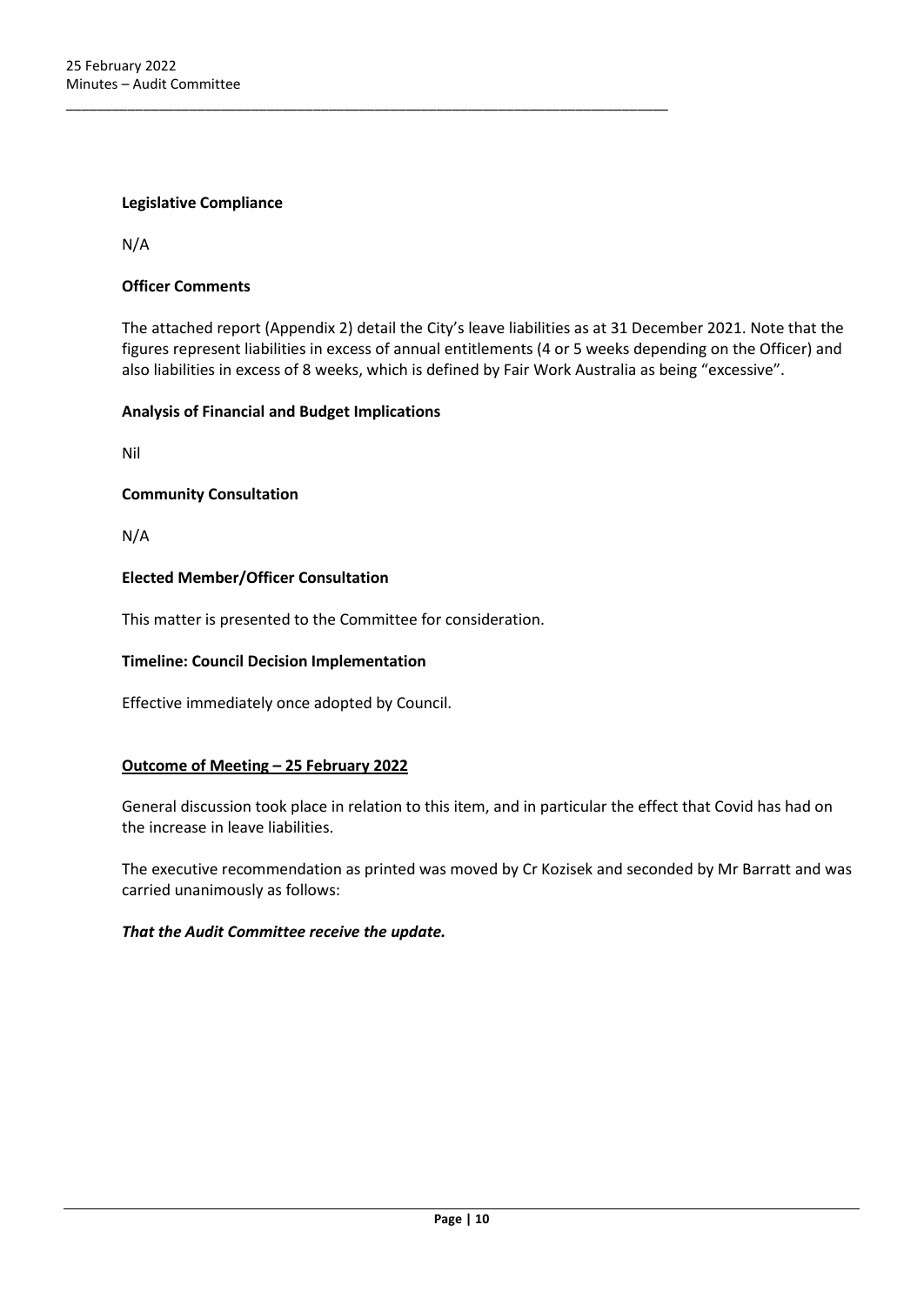#### <span id="page-10-0"></span>**10.3 Audit Findings Database**

| <b>File Ref:</b>            | COB/603                                                          |          |                             |
|-----------------------------|------------------------------------------------------------------|----------|-----------------------------|
| <b>Applicant/Proponent:</b> | Internal                                                         |          |                             |
| <b>Responsible Officer:</b> | Greg Golinski, Manager Governance                                |          |                             |
| <b>Responsible Manager:</b> | Greg Golinski, Manager Governance                                |          |                             |
| <b>Executive:</b>           | Karin Strachan, Director Strategy and Organisational Performance |          |                             |
| <b>Authority/Discretion</b> | Advocacy                                                         |          | Review                      |
|                             | Executive/Strategic                                              |          | Quasi-Judicial              |
|                             | Legislative                                                      | $\times$ | <b>Information Purposes</b> |
| <b>Attachments:</b>         | Confidential Appendix 3: Audit Findings Database                 |          |                             |

#### **Summary**

The City of Bunbury has established a database and follow-up process to monitor and ensure that management's actions to audit findings (both internal and external) have been effectively implemented.

The database (as presented at Appendix 3) is presented to the Audit Committee for information and discussion as necessary.

#### **Executive Recommendation**

That the Committee note the information provided in this report.

\_\_\_\_\_\_\_\_\_\_\_\_\_\_\_\_\_\_\_\_\_\_\_\_\_\_\_\_\_\_\_\_\_\_\_\_\_\_\_\_\_\_\_\_\_\_\_\_\_\_\_\_\_\_\_\_\_\_\_\_\_\_\_\_\_\_\_\_\_\_\_\_\_\_\_\_\_\_

*Voting Requirement: Simple Majority*

#### **Strategic Relevance**

| Theme 4       | Our City                                                                       |
|---------------|--------------------------------------------------------------------------------|
| Goal          | Civic leadership, partnerships and sound governance in delivering with and for |
|               | the community                                                                  |
| Objective 4.4 | A skilled organisation, which exercises responsible asset stewardship, sound   |
|               | financial management, and exemplary customer service                           |

#### **Regional Impact Statement**

N/A

#### **Background**

The International Standards for the Professional Practice of Internal Auditing requires the Internal Audit Coordinator to establish a follow-up process to monitor and ensure that management actions have been effectively implemented or that senior management has accepted the risk of not acting.

Appendix 3 has been developed to capture audit findings from all engagements, both internal and external.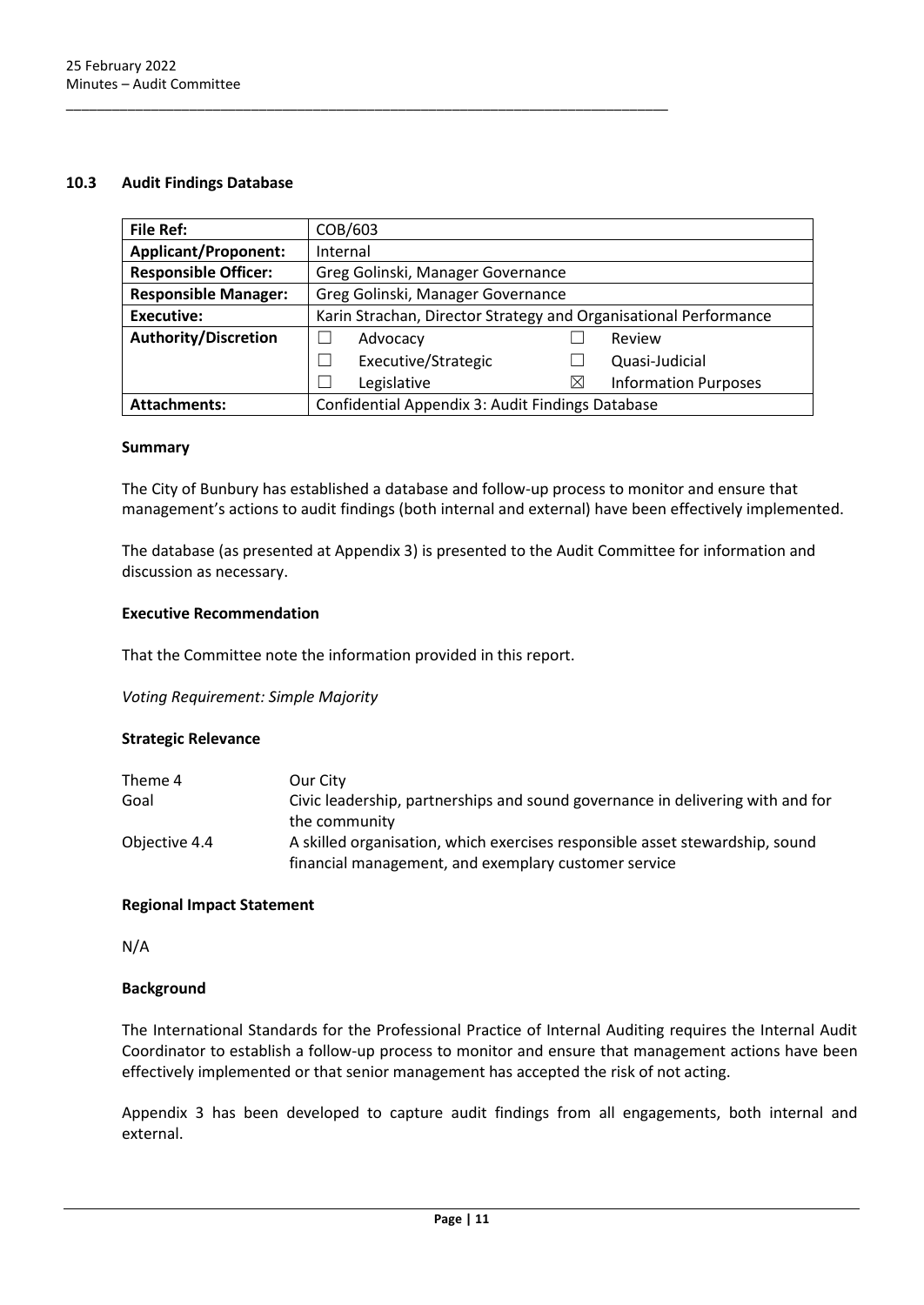### **Council Policy Compliance**

N/A

### **Legislative Compliance**

*The International Standards for the Professional Practice of Internal Auditing 2500.A1*

\_\_\_\_\_\_\_\_\_\_\_\_\_\_\_\_\_\_\_\_\_\_\_\_\_\_\_\_\_\_\_\_\_\_\_\_\_\_\_\_\_\_\_\_\_\_\_\_\_\_\_\_\_\_\_\_\_\_\_\_\_\_\_\_\_\_\_\_\_\_\_\_\_\_\_\_\_\_

### **Officer Comments**

The Appendix is self-explanatory. The City is in the process of attempting to recruit for the current Internal Auditor vacancy, which in the current market is proving challenging. Whilst the register continues to be updated as recommendations arise from various audit engagements, follow-up and testing has not been undertaken since the vacancy arose some 12 months ago. The annual internal audit plan has also been paused during this period.

### **Analysis of Financial and Budget Implications**

N/A

### **Community Consultation**

N/A

## **Councillor/Officer Consultation**

This matter is presented to the Committee for information.

#### **Applicant Consultation**

N/A

#### **Timeline: Council Decision Implementation**

N/A

## **Outcome of Meeting – 25 February 2022**

General discussion took place in relation to this item.

The executive recommendation as printed was moved by Mr Barratt and seconded by Cr Kozisek and was carried unanimously as follows:

## *That the Committee note the information provided in this report.*